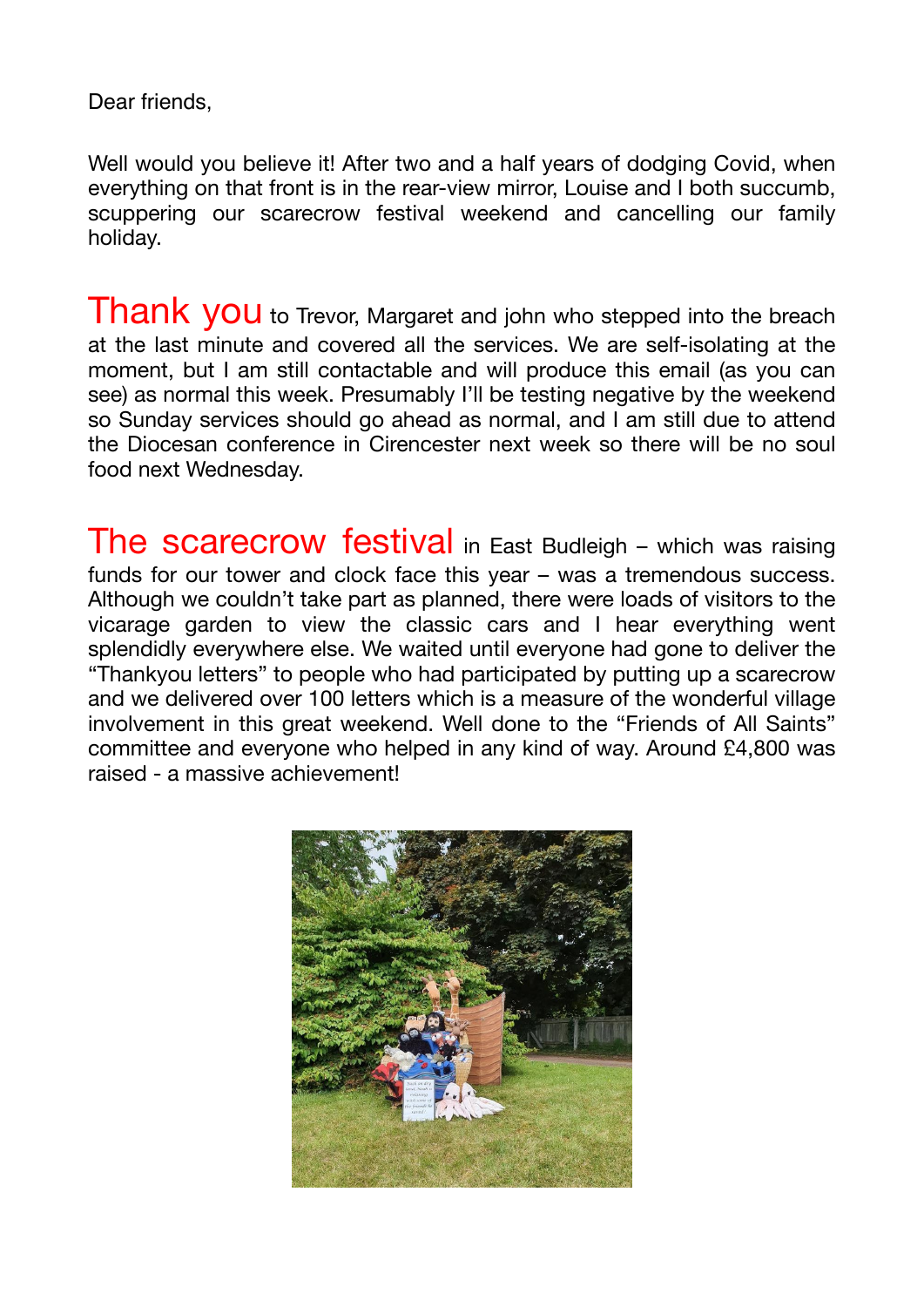Noah's ark actually washed up in East Budleigh, contradicting all the Biblical scholars. Jane Buckland-wright's construction took pride of place in our garden.



Meanwhile my (less well constructed) sozzled vicar was relegated to the entrance.

## Sunday 19th June – Trinity 1 (Proper 7)

This Sunday (covid permitting) I will be presiding at All Saints and St. Michael's and the venerable Trevor Jones will be presiding at both services at St. Peter's.

**Isaiah 65: 1-9.** The message here is that God reveals himself and is ready to be found by those who are looking and want to find him but is also routinely ignored and sidestepped by people he loves and wants to care for. Proving that nothing much has changed from the time that was written up to the present day.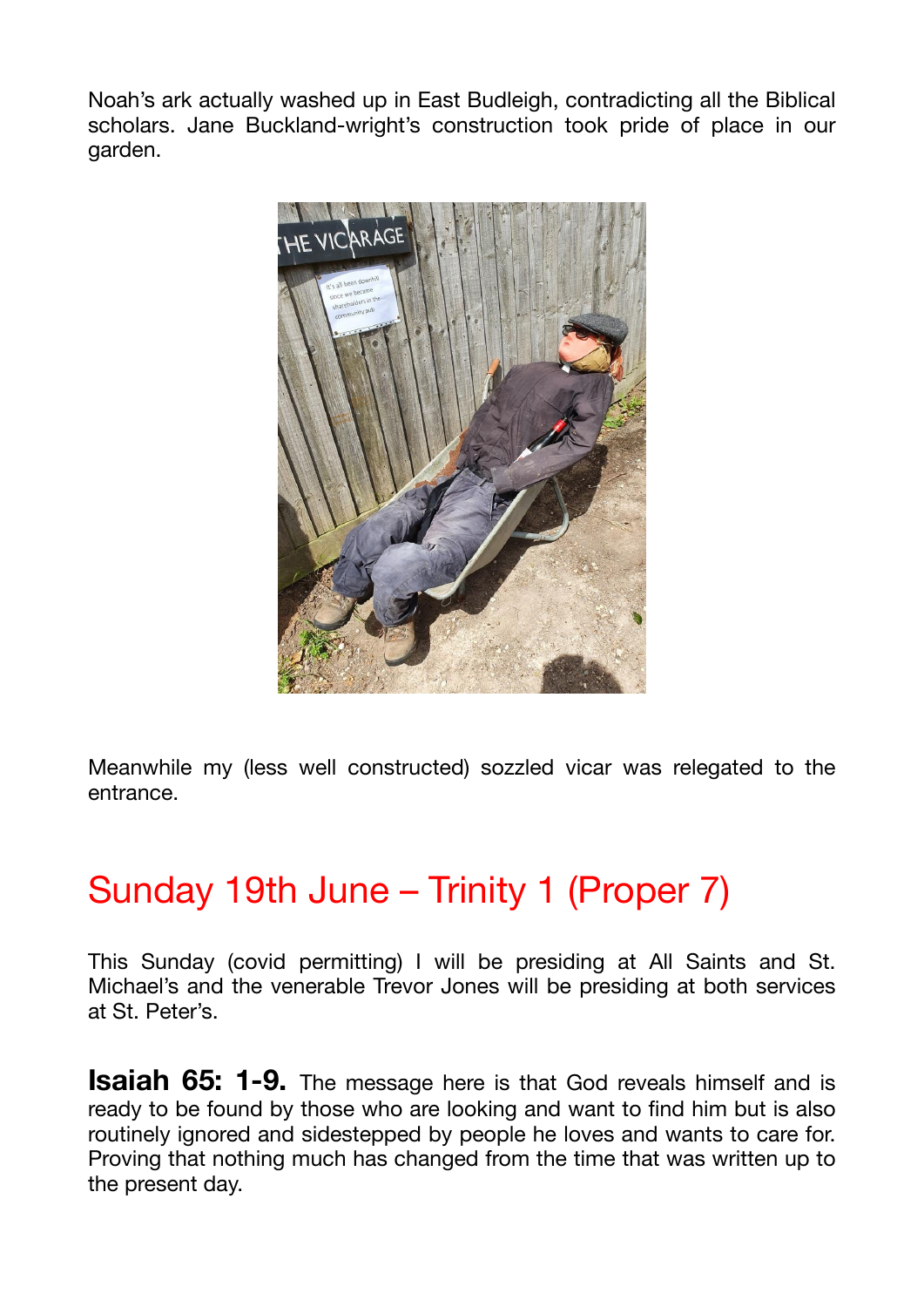**Galatians 3: 23-29**. The difference between the old covenant between the Jews and God and the new covenant (agreement) revealed in Jesus Christ is that we no longer have to earn God's love through observing certain laws but enter into it by faith in God's grace.

Luke 8: 26-39. A tormented soul is brought to his right mind through an encounter with Jesus who banishes all the things/spirits/doubts/demons that were pulling him apart. Those demons are a metaphor for our own doubts/ fears /anxieties/ pride – in fact anything that separates us from God -that can be banished when we encounter God in Christ.

## Thought for Today

Buddhists say that the biggest source of mental suffering has its root in not accepting the present reality and always wishing things were different from how they actually are. This sentiment has its corollary in Christianity expressed if you remember, in the serenity prayer about knowing what can be and can't be changed and having the wisdom to know the difference. So, accepting that my family holiday is cancelled, accepting that I have to selfisolate for other's wellbeing, accepting that a refund from the holiday company might be impossible, accepting that we have a fridge and freezer full of food that we'll have to work through ourselves – comes a strange peace of mind.

We have little to no control over what happens to us. We only have some measure of control over how we react to things. Rage and anger are valuable emotions when the object of these emotions are things like injustice, inhumanity, or cruelty, but even then, they have to be wisely channelled to harness and use them effectively – not easy when you are angry!

Human beings are complex and a mass of contradictions but finding a still centre, against which all other things can be placed really helps you to find a sense of perspective and the space and time to react accordingly – and our still centre is where we place our God.